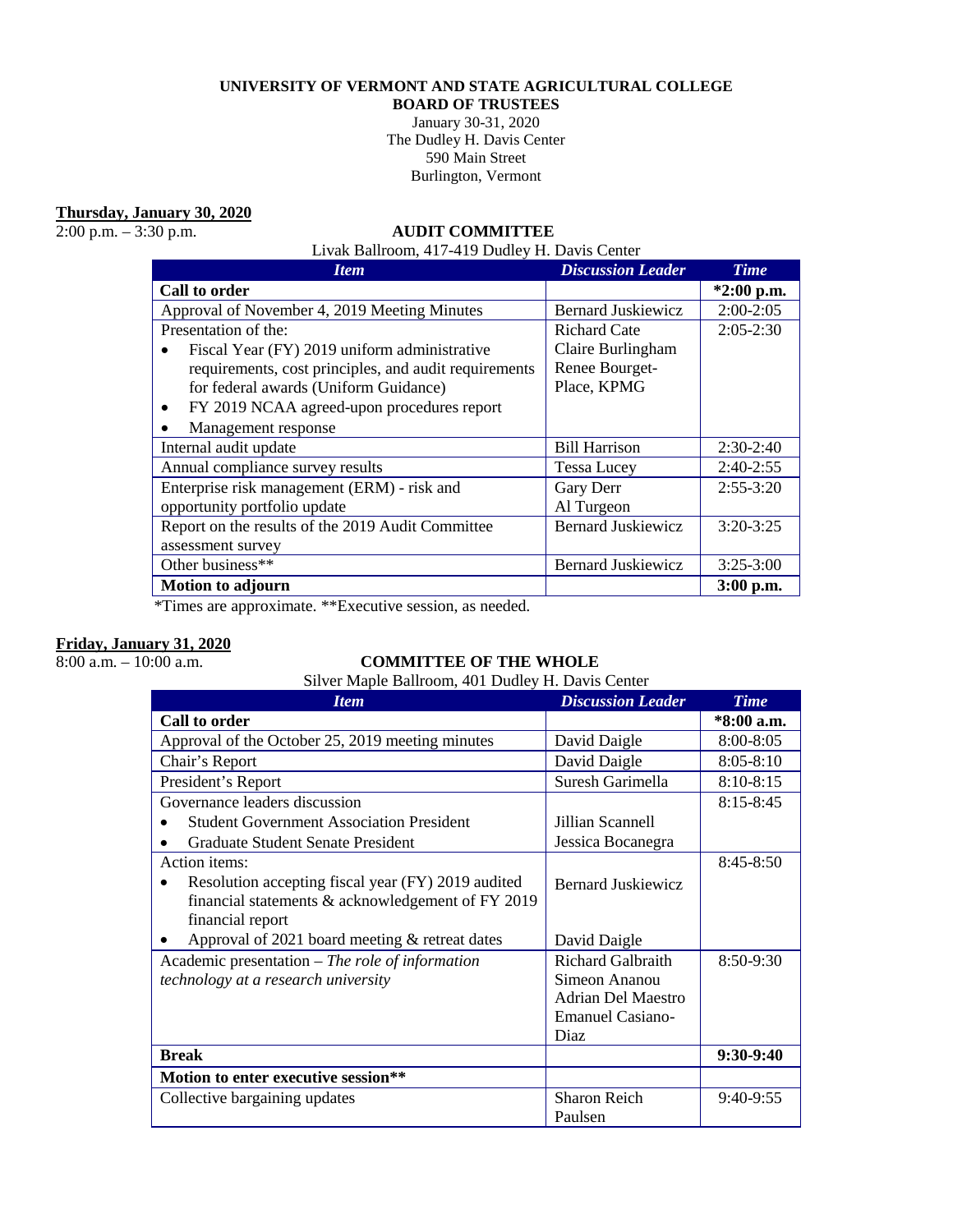| Motion to go out of executive session            |              |              |
|--------------------------------------------------|--------------|--------------|
| Other business                                   | David Daigle | $9:55-10:00$ |
| Resolution authorizing negotiation of collective |              |              |
| bargaining agreements with United Academics and  |              |              |
| United Electrical                                |              |              |
| <b>Motion to adjourn</b>                         |              | $10:00$ a.m. |

 \*Times are approximate. \*\*The Chair will enter executive session to discuss contracts, labor relation agreements and confidential attorney-client communications. Action is anticipated following.

## 10:15 a.m. – 12:15 p.m. **EDUCATIONAL POLICY AND INSTITUTIONAL RESOURCES COMMITTEE**

| Livak Ballroom, 417-419 Dudley H. Davis Center                                                                                                                                                                                                                                                                                                                                                                                                                                                                                                                                                                                                                                                                                                                                                                                                                                                                                                                                                                                                                                                                                                                                                                                                                                                                                                                   |                                                                                                                      |               |  |
|------------------------------------------------------------------------------------------------------------------------------------------------------------------------------------------------------------------------------------------------------------------------------------------------------------------------------------------------------------------------------------------------------------------------------------------------------------------------------------------------------------------------------------------------------------------------------------------------------------------------------------------------------------------------------------------------------------------------------------------------------------------------------------------------------------------------------------------------------------------------------------------------------------------------------------------------------------------------------------------------------------------------------------------------------------------------------------------------------------------------------------------------------------------------------------------------------------------------------------------------------------------------------------------------------------------------------------------------------------------|----------------------------------------------------------------------------------------------------------------------|---------------|--|
| <b>Item</b>                                                                                                                                                                                                                                                                                                                                                                                                                                                                                                                                                                                                                                                                                                                                                                                                                                                                                                                                                                                                                                                                                                                                                                                                                                                                                                                                                      | <b>Discussion Leader</b>                                                                                             | <b>Time</b>   |  |
| Call to order                                                                                                                                                                                                                                                                                                                                                                                                                                                                                                                                                                                                                                                                                                                                                                                                                                                                                                                                                                                                                                                                                                                                                                                                                                                                                                                                                    |                                                                                                                      | $*10:15$ a.m. |  |
| Approval of October 25, 2019 meeting minutes                                                                                                                                                                                                                                                                                                                                                                                                                                                                                                                                                                                                                                                                                                                                                                                                                                                                                                                                                                                                                                                                                                                                                                                                                                                                                                                     | Carolyn Dwyer                                                                                                        | 10:15-10:20   |  |
| Academic success goals update                                                                                                                                                                                                                                                                                                                                                                                                                                                                                                                                                                                                                                                                                                                                                                                                                                                                                                                                                                                                                                                                                                                                                                                                                                                                                                                                    | Patricia Prelock<br>Richard Galbraith<br><b>Stacey Kostell</b><br>J. Dickinson<br><b>Scott Thomas</b><br>Jean Harvey | $10:20-11:05$ |  |
| Student clubs and personal, professional, and career<br>development                                                                                                                                                                                                                                                                                                                                                                                                                                                                                                                                                                                                                                                                                                                                                                                                                                                                                                                                                                                                                                                                                                                                                                                                                                                                                              | Daphne Wells<br>Aayudh Das<br><b>Ben Church</b><br><b>Lauren Cozzens</b><br><b>Madison Tiedt</b>                     | 11:05-11:25   |  |
| Action items:                                                                                                                                                                                                                                                                                                                                                                                                                                                                                                                                                                                                                                                                                                                                                                                                                                                                                                                                                                                                                                                                                                                                                                                                                                                                                                                                                    | Carolyn Dwyer                                                                                                        | 11:25-11:35   |  |
| Resolution approving the termination of the Master<br>of Education in Reading and Language Arts in the<br>College of Education and Social Services in<br>conjunction with the Graduate College (Dormant;<br>has not accepted students since 2011; all other active<br>MEd programs remain.)<br>Resolution approving the termination of the Bachelor<br>of Arts in Engineering in the College of Engineering<br>and Mathematical Sciences (Low enrollment since<br>inception; all other BS degrees in Engineering<br>remain.)<br>Resolution approving the creation of a minor in<br>Bioinformatics in the College of Agriculture and Life<br>Sciences<br>Resolution approving the creation of a minor in<br>$\bullet$<br>Biosecurity in the College of Agriculture and Life<br><b>Sciences</b><br>Pending review by the Faculty Senate on 1/27/2020 and<br>subsequent approval by the president and provost:<br>Resolution approving the termination of the Bachelor<br>$\bullet$<br>of Music degree in the College of Arts and Sciences<br>(Low enrollment since inception; intended to prepare<br>professional musicians; the BA in Music remains.)<br>Resolution approving the creation of a post-<br>$\bullet$<br>professional Doctorate of Occupational Therapy in<br>the College of Nursing and Health Sciences in<br>conjunction with the Graduate College |                                                                                                                      |               |  |
| Resolution reaffirming the Equal Employment                                                                                                                                                                                                                                                                                                                                                                                                                                                                                                                                                                                                                                                                                                                                                                                                                                                                                                                                                                                                                                                                                                                                                                                                                                                                                                                      | Wanda Heading-                                                                                                       | 11:35-11:40   |  |
| Opportunity/Affirmative Action policy and the Equal<br>Opportunity in Educational Programs and Activities and<br>Non-Harassment policy                                                                                                                                                                                                                                                                                                                                                                                                                                                                                                                                                                                                                                                                                                                                                                                                                                                                                                                                                                                                                                                                                                                                                                                                                           | Grant                                                                                                                |               |  |
| Q&A on routine and annual reports                                                                                                                                                                                                                                                                                                                                                                                                                                                                                                                                                                                                                                                                                                                                                                                                                                                                                                                                                                                                                                                                                                                                                                                                                                                                                                                                |                                                                                                                      | 11:40-12:00   |  |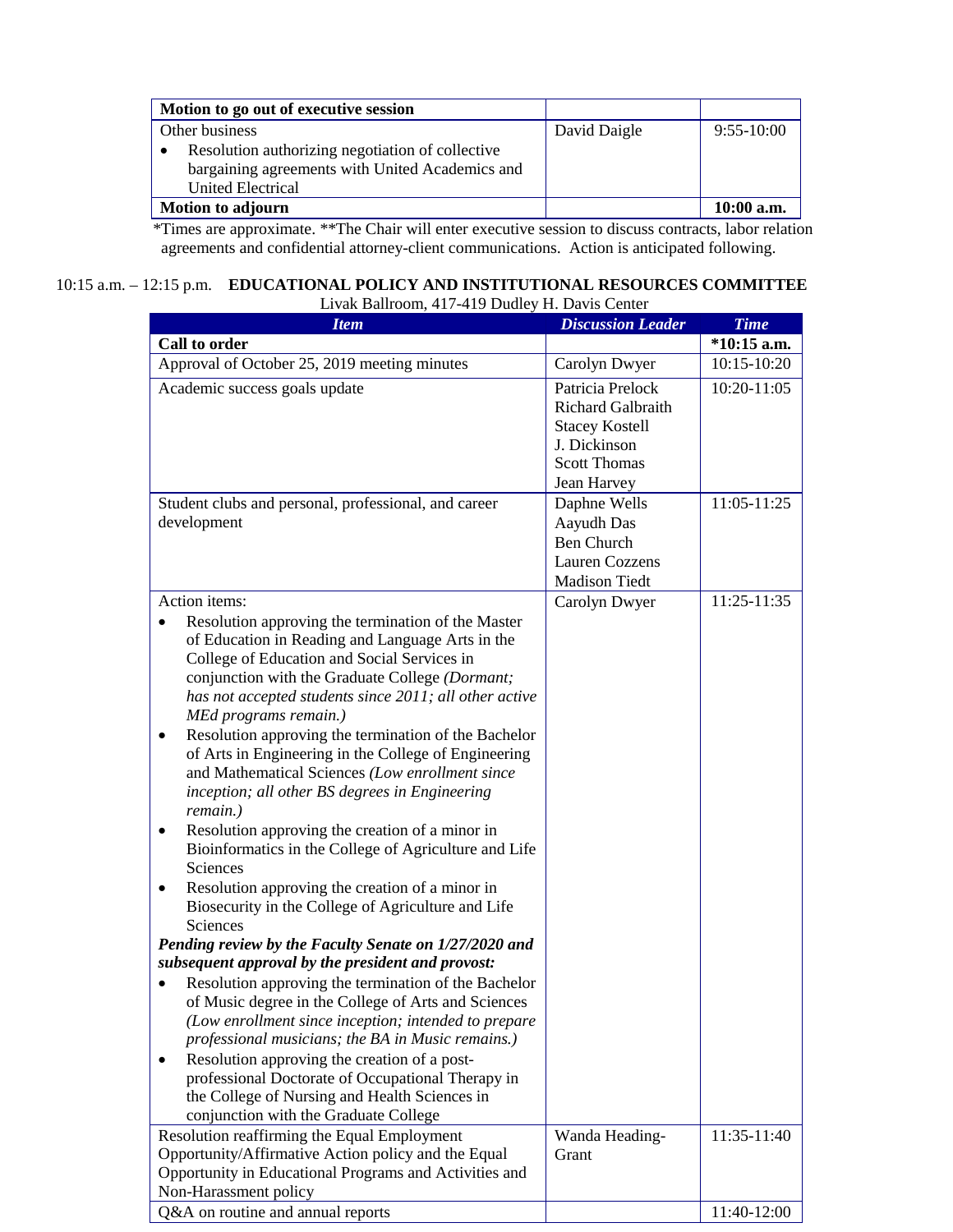| Provost's report                                                 | Patricia Prelock     |              |
|------------------------------------------------------------------|----------------------|--------------|
| Annual Vice President for Human Resources,                       | Wanda Heading-       |              |
| Diversity & Multicultural Affairs report                         | Grant                |              |
| Annual student affairs report<br>$\bullet$                       | <b>Annie Stevens</b> |              |
| Capital projects progress report<br>$\bullet$                    | Robert Vaughan       |              |
| Faculty Senate Curricular Affairs Committee chair's<br>$\bullet$ | Laura Almstead       |              |
| report                                                           |                      |              |
| Other business**                                                 | Carolyn Dwyer        | 12:00-12:15  |
| <b>Motion to adjourn</b>                                         |                      | $12:15$ p.m. |

\*Times are approximate. \*\* Executive session as needed.

# 10:15 a.m. – 12:15 p.m. **BUDGET, FINANCE AND INVESTMENT COMMITTEE**

| Silver Maple Ballroom, 401 Dudley H. Davis Center              |                          |               |  |
|----------------------------------------------------------------|--------------------------|---------------|--|
| <b>Item</b>                                                    | <b>Discussion Leader</b> | <b>Time</b>   |  |
| Call to order                                                  |                          | $*10:15$ a.m. |  |
| Approval of the October 25, 2019 meeting minutes               | Don McCree               | 10:15-10:20   |  |
| Resolution authorizing expenditures for the development        | <b>Richard Cate</b>      | 10:20-10:30   |  |
| and construction of the Firestone Medical Research             | Robert Vaughan           |               |  |
| Building project                                               |                          |               |  |
| Resolution authorizing expenditures for the Recital Hall       | <b>Richard Cate</b>      | 10:30-10:40   |  |
| expansion and renovation project                               | Robert Vaughan           |               |  |
| Debt policy annual review                                      | Claire Burlingham        | 10:40-11:00   |  |
| Resolution reaffirming the Debt policy                         | <b>Richard Cate</b>      |               |  |
| Annual financial ratios review                                 |                          |               |  |
| Report of the Investment Subcommittee                          | Robert Brennan           | 11:00-11:15   |  |
| Endowment performance update<br>$\bullet$                      |                          |               |  |
| Resolution reaffirming the Endowment Budget<br>$\bullet$       |                          |               |  |
| policy                                                         |                          |               |  |
| Resolution reaffirming the Endowment<br>$\bullet$              |                          |               |  |
| Administrative Fee policy                                      |                          |               |  |
| Vice President's report                                        | <b>Richard Cate</b>      | 11:15-11:30   |  |
| Second quarter general fund budget to actuals                  | Shari Bergquist          |               |  |
| Sources and uses update for capital projects<br>$\bullet$      | Claire Burlingham        |               |  |
| Net assets annual review<br>$\bullet$                          |                          |               |  |
| Green revolving loan fund annual report<br>$\bullet$           |                          |               |  |
| Fundraising update on capital projects<br>$\bullet$            |                          |               |  |
| Fiscal year 2021 budget                                        | <b>Richard Cate</b>      | 11:30-11:50   |  |
| Preview of key budget assumptions                              | Shari Bergquist          |               |  |
| Resolution setting the comprehensive fee, student<br>$\bullet$ |                          |               |  |
| government association and inter residence                     |                          |               |  |
| association fees fiscal year 2021                              |                          |               |  |
| Resolution approving room and meal plan rates for<br>$\bullet$ |                          |               |  |
| fiscal year 2021                                               |                          |               |  |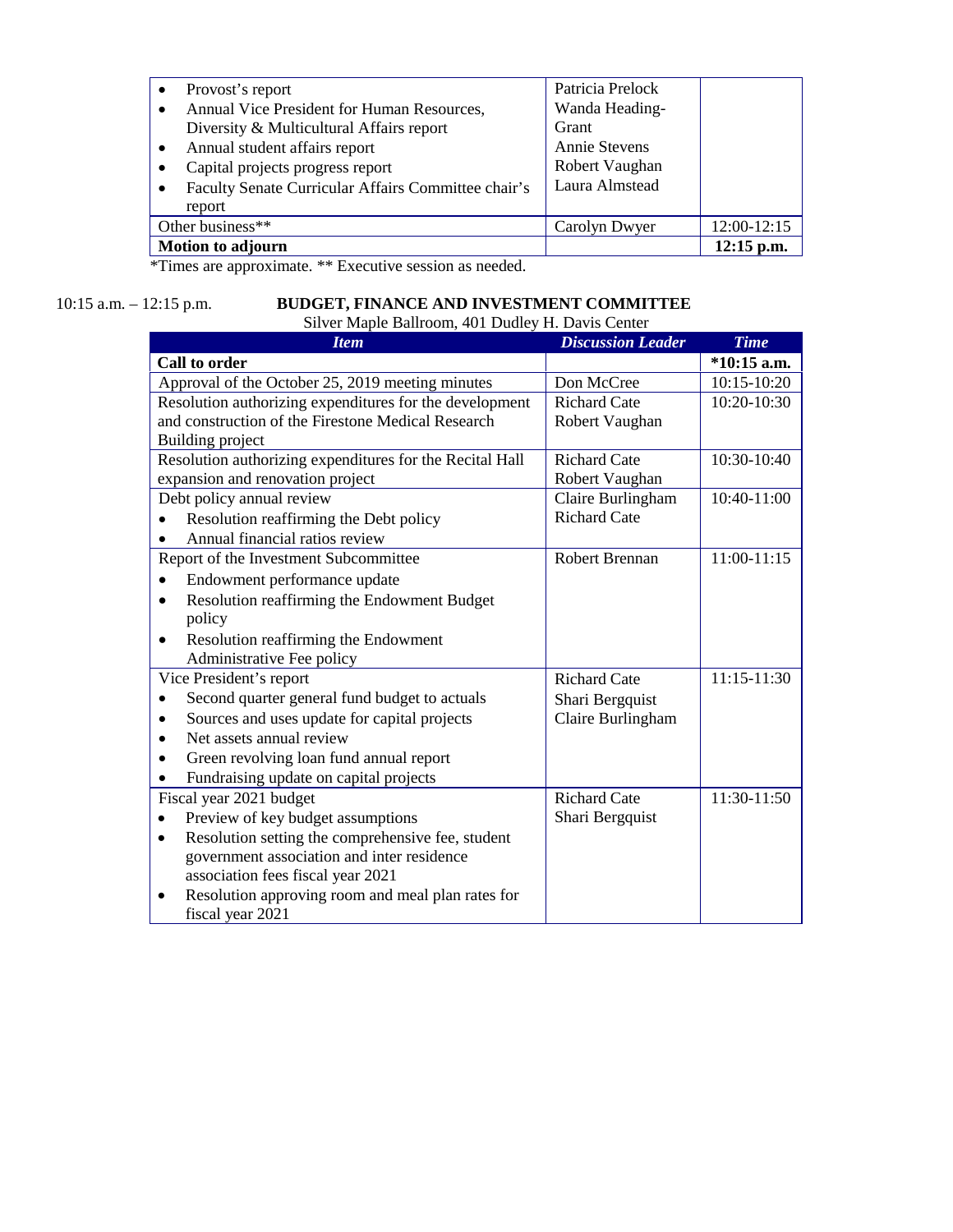| Motion to enter into executive session**       |            |               |
|------------------------------------------------|------------|---------------|
| Appointment of Investment Subcommittee advisor | Don McCree | 11:50-12:00   |
| Motion to go out of executive session          |            |               |
| Other business                                 | Don McCree | $12:00-12:15$ |
| Resolution approving appointment of Investment |            |               |
| Subcommittee advisor                           |            |               |
| Motion to adjourn                              |            | $12:15$ p.m.  |

 \*Times are approximate. \*\* The Chair will entertain a motion to enter into executive session to discuss a contract and to receive advice of counsel. Action is anticipated to follow.

#### 12:15 p.m. – 1:15 p.m. **LUNCH**

#### 1:15 p.m. – 2:15 p.m. **VERMONT AGRICULTURAL COLLEGE BOARD** Chittenden Bank Room, 413 Dudley H. Davis Center

| <b>Item</b>                                                     | <b>Discussion Leader</b> | <b>Time</b>  |
|-----------------------------------------------------------------|--------------------------|--------------|
| Call to order                                                   |                          | $*1:15$ p.m. |
| Approval of October 25, 2019 meeting minutes                    | Tristan Toleno           | $1:15-1:20$  |
| Emerging issues in the 2020 legislative session                 | Tristan Toleno           | $1:20-1:50$  |
|                                                                 | Wendy Koenig             |              |
| Legislative summit                                              | Wendy Koenig             | $1:50-2:10$  |
| Report on the 2019 legislative summit on                        |                          |              |
| innovations in education and research for the benefit           |                          |              |
| of Vermont at the University of Vermont's Larner                |                          |              |
| College of Medicine                                             |                          |              |
| Discuss potential topics, and timing, for the 2020<br>$\bullet$ |                          |              |
| legislative summit                                              |                          |              |
| Other business**                                                | Tristan Toleno           | $2:10-2:15$  |
| <b>Motion to adjourn</b>                                        |                          | $2:15$ p.m.  |

\*Times are approximate \*\*Executive session as needed.

#### 1:15 p.m. – 2:15 p.m. **UNIVERSITY OF VERMONT BOARD**

#### Boulder Society Room, 411 Dudley H. Davis Center

| <b>Item</b>                                           | <b>Discussion Leader</b> | <b>Time</b>  |
|-------------------------------------------------------|--------------------------|--------------|
| Call to order                                         |                          | $*1:15$ p.m. |
| Approval of December 11, 2019 meeting minutes         | Ron Lumbra               | $1:15-1:17$  |
| Acceptance of Annual Wilbur Trust Grant Awards report | Ron Lumbra               | $1:17-1:22$  |
| Wilbur Trust update                                   | Ron Lumbra               | $1:22-1:25$  |
| Motion to enter executive session**                   |                          |              |
| Trustee recruitment                                   | Ron Lumbra               | $1:25-2:05$  |
| Motion to go out of executive session                 |                          |              |
| Election of new board members                         | Ron Lumbra               | $2:05-2:10$  |
| Other business                                        | Ron Lumbra               | $2:10-2:15$  |
| <b>Motion to adjourn</b>                              |                          | $2:15$ p.m.  |

\*Time is approximate \*\* The Chair will entertain a motion to enter into executive session to discuss the evaluation and appointment of public officers. Action is anticipated following the executive session.